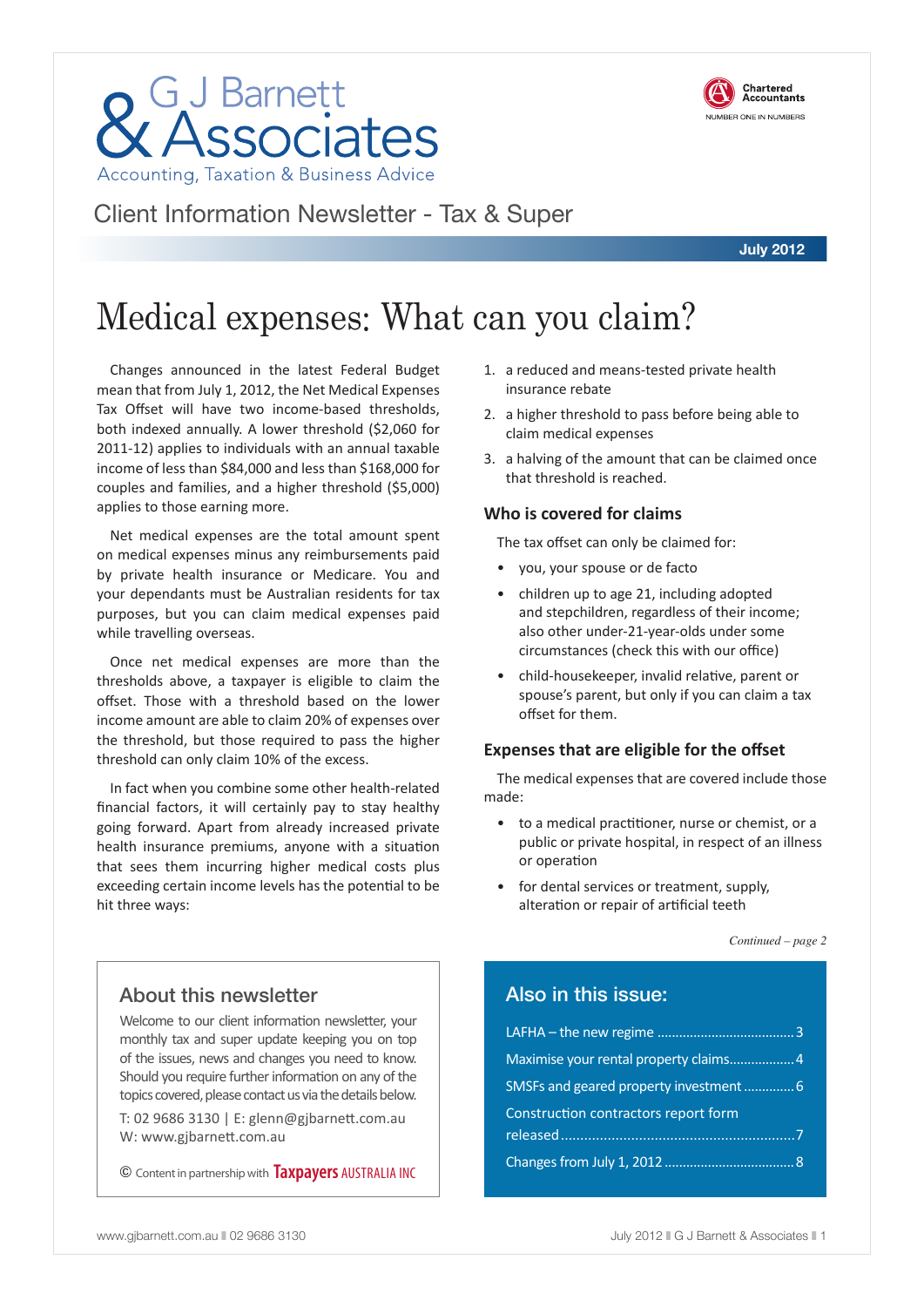#### Client Information Newsletter



- for therapeutic treatment by referral from a medical practitioner (such as physiotherapist, speech therapist)
- for the purchase or repair of an artificial limb, artificial eye, or hearing aid
- for purchase or repair of prescribed medical aids
- for the testing of eyes, the prescribing of lenses, or for the supply or repair of spectacles
- to a person who looks after someone who is blind, or confined to bed or a wheelchair
- to keep a trained guide dog to assist a blind person, the hearing impaired or other disabled individuals.

#### **Expenses that are not eligible for the offset**

Some popular treatments, procedures or situations do not fall within the offset's ambit, including:

- **• Healing and curing therapy.** There are however occasions where your doctor might recommend you receive therapeutic treatment for what ails you. In this circumstance, your doctor should provide you with a referral to a specific practitioner. Without a referral, the cost of the treatment will not be an eligible expense.
- **• Sorry, no nips or tucks.** Procedures that are solely for cosmetic or beauty purposes that alter a person superficially are not eligible for the rebate. Of course, there are some legitimate cosmetic procedures that do qualify – reconstructive surgery following an accident or operation, for example. The first step to find out what is, and is not, claimable is to see if a procedure is covered by a Medicare benefit.
- **• Travelling.** If you're travelling to a country that requires some vaccinations beforehand, you will not be able to claim this expense.

Some other treatments that are not covered include:

- medical examinations for life insurance
- chemist-type items, such as tablets for pain relief
- non-prescribed vitamins or health foods
- accommodation or transit expenses associated with medical treatment
- contributions to a private health fund
- ambulance charges and subscriptions, and
- funeral expenses.

#### **Nursing homes or hostels**

Aged care facilities provide specialised medical care for the elderly, and some costs are covered by the Net Medical Expenses Tax Offset. You can claim payments made to nursing homes or hostels for permanent or respite care if the payments were for personal or nursing care, not just for accommodation.

An approved care recipient's residential aged care payments usually include an amount for personal or nursing care if the recipient has been assessed by an 'aged care assessment team' (ACAT). Payments for respite care qualify for the tax offset on the same basis as residential care. To be approved, the recipient needs to be assessed by an ACAT to determine which services they may be eligible for.

Where eligible, the tax offset can be claimed for:

- basic daily fees
- income-tested daily fees
- extra service fees
- some accommodation charges
- amounts drawn from accommodation bonds that were paid as a lump sum
- periodic payments of accommodation bonds.

Note that retirement home payments are **not included** in the offset, only payments to nursing hostels or homes for respite or permanent care. It also does not apply to:

- payments for people who have either been assessed as requiring the lowest level care, or who have not been ACAT assessed
- lump sum payments of accommodation bonds
- interest derived by care providers from the investment of accommodation bonds (as these are not payments for residential aged care).

**DISCLAIMER:** All information provided in this publication is of a general nature only and is not personal financial or investment advice. It does not take into account your<br>particular objectives and circumstances. No pers professional advisor. To the fullest extent permitted by law, no person involved in producing, distributing or providing the information in this publication (including Taxpayers Australia Incorporated, each of its directors, councillors, employees and contractors and the editors or authors of the information) will be liable in any way for any loss or damage suffered by any person through the use of or access to this information. The Copyright is owned exclusively by Taxpayers Australia Inc (ABN 96 075 950 284).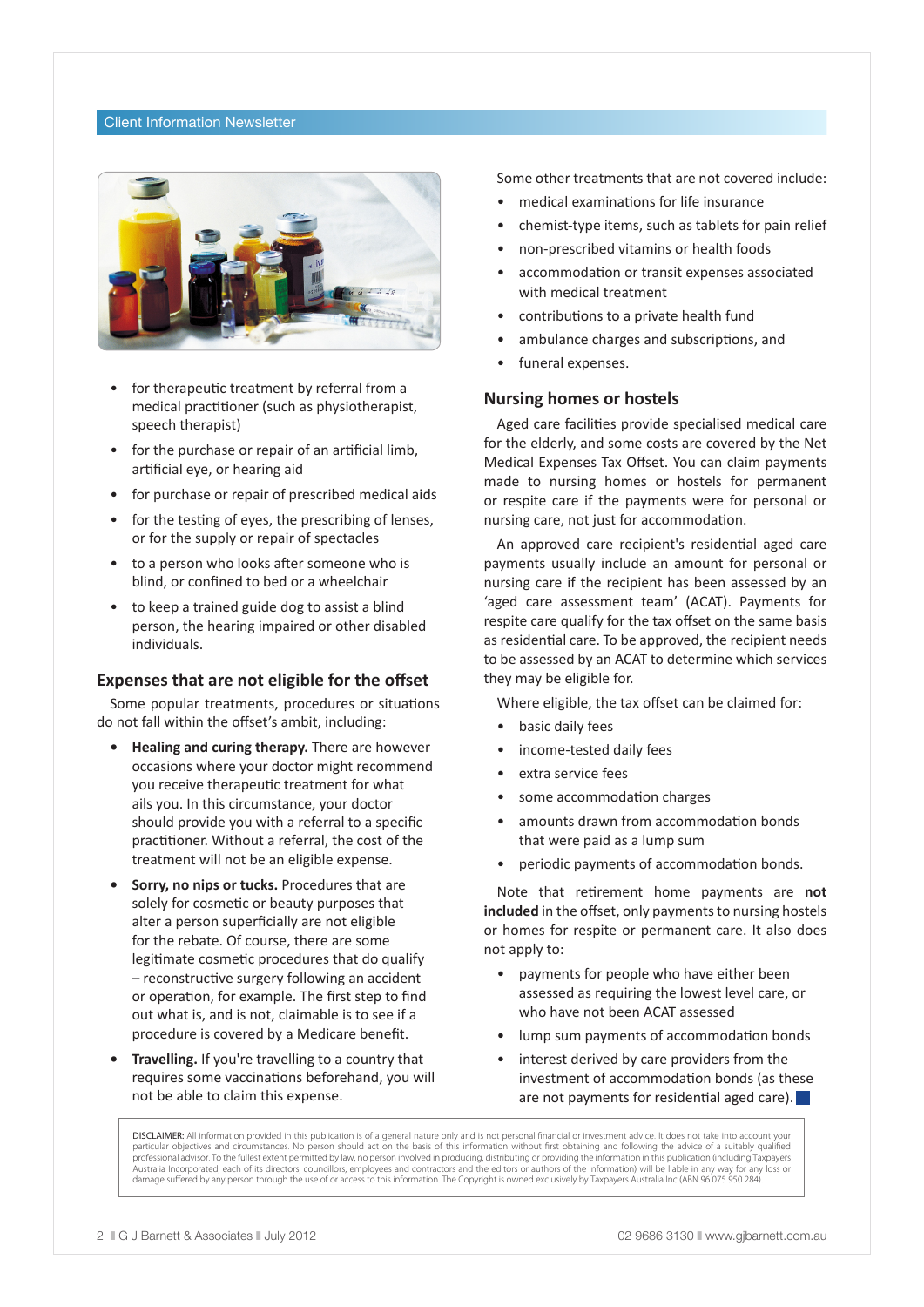### LAFHA — the new regime

Every so often, a person's career will take them places — but not necessarily in an 'upwardly mobile' way. If earning a living means an employee needs to be away from their usual place of residence for an extended period, the government has made available tax concessions generally known as the Living Away From Home Allowance (LAFHA).

LAFHA is intended to compensate for the additional expenses incurred when an employee is required to live somewhere other than their usual home in order to carry out their employment duties (although the term 'additional expenses' does not include expenses that they would be able to claim as tax deductions anyway).

The Tax Office considers that an employee is living 'away from home' when they have a usual place of residence at which they would otherwise continue to live but for the fact that work commitments require them to temporarily live in a different locality.

#### **What is a 'usual place of residence'?**

While it may seem straightforward to determine if a worker is living at their usual place of residence or not, the current interpretations have been developed over years of case law decisions, and ultimately depend on the facts of each case.

Factors such as the lifestyle of the employee, residency status, type of profession, location of family members and the type of industry can often be part of Tax Office considerations, should they investigate claims. Other relevant details may include, for example, whether electoral enrolment has changed, or driver's licence details, or whether the former residence is under a 'house-sitting' arrangement or is being rented out while the employee is working at the other locality.

LAFHA concessions may not be available, for example, where it can be shown that an employee has a more transitory lifestyle, such as following shearing work from wool shed to wool shed, and so strictly does not have a 'usual' place of residence. Also certain kinds of occupations bring with them locational transfers as part and parcel of the job, such as members of the defence forces, certain law enforcement officers or project managers.

Although 'usual place of residence' is not defined, and so takes on its ordinary meaning, it is stipulated that the residence must be one that the taxpayer (or their spouse) has an 'ownership interest' in and that continues to be available for their use while living away from it.

The interpretation of 'ownership interest' means that, for example, adult children living in the family home who move away from that home for work are not entitled to LAFHA. And the stipulation that the residence must be 'available for use' means a taxpayer cannot rent out the premises, for example, while they are away from it and still claim the allowance.

But there are straightforward LAFHA situations, such as where an employee is appointed for a specified time to a branch office in another state, and in some situations employees who are construction workers living in camps, barracks or huts, and oil industry employees living on offshore oil rigs.

#### **Reforms, and the new regime**

In November 2011, the government's Mid-year Economic and Fiscal Update contained announcements regarding LAFHA. Under the reforms announced at the time:

- access to the tax exemption for temporary residents will be limited to those who maintain a 'usual place of residence' for their own use in Australia, which they are living away from for work purposes, such as under 'fly-in/fly-out' arrangements (a separate reform extends the fly-in/fly-out exemption to 'resident' employees working overseas)
- individuals will be required to substantiate their actual expenditure on accommodation and food beyond a statutory amount.

#### **A new 12-month limit**

A further set of reforms was announced following the release of the Federal Budget in May 2012, which included clarification about how employment arrangements will be affected by the previously announced LAFHA changes. Another limitation was added in that the government will provide the tax concession for a maximum period of 12 months in respect of an individual employee for any particular work location.

This 12 month period:

- commences the first day the employee begins living away from home
- pauses if the employee temporarily relocates to their usual place of residence
- restarts if the work location changes, and it would be unreasonable for the employer to expect the employee to commute to the new location from the earlier location
- does not apply to fly-in/fly-out workers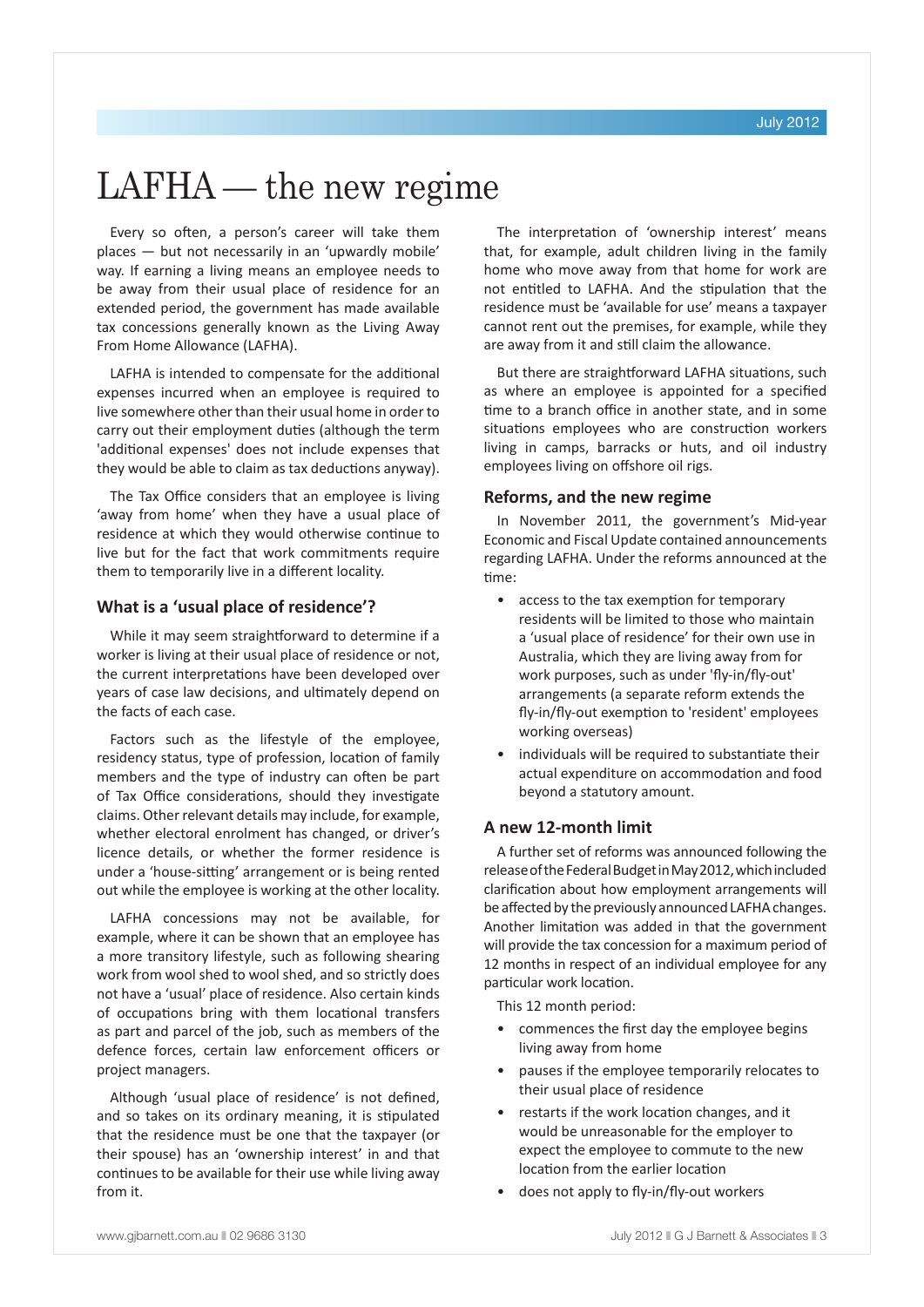#### Client Information Newsletter

• does not recommence if the employee takes up employment with a connected entity.

#### **Reforms that affect everyone**

LAHFA is primarily designed to cover food and accommodation expenses. In its previous incarnation food costs up to a 'statutory' amount, which was for example \$250 per week for one adult or \$400 for two adults, and accommodation costs which were 'reasonable', incurred no fringe benefits tax.

This has now been changed, and allowances for food and accommodation are part of further reforms relating to the concession which will affect anyone already receiving the allowance.

- the requirement to substantiate expenditure against the allowance came into effect on July 1, 2012 for all employees
- LAFH allowances will transfer from the fringe benefits tax regime to the income tax system.

The last point will bring with it further consequences:

- 1. the allowance will be assessable income to the employee and reported on their year-end payment summary
- 2. provided the eligibility criteria is met, the employee will be able to deduct expenditure for accommodation and food on their income tax return
- 3. food expenses that exceed \$110 per adult and \$55 per child under 12 (per seven day period) will be deductible up to a reasonable amount
- 4. substantiation of food expenses which exceed an amount specified by the Commissioner of Taxation will be required (the threshold amount is yet to be announced)
- 5. accommodation expenses can be substantiated by lease agreements, mortgage documents or other accommodation receipts.

#### **The new regime: What the reforms involve**

LAFHA arrangements entered into after 7.30pm AEST, May 8, 2012, come under the new regime from July 1, 2012.

There are limited transitional rules for employees with LAFH employment arrangements in place before 7.30pm on May 8, 2012:

- **permanent residents** will not be required to maintain a home in Australia and the 12 month maximum period will not apply until the earlier of July 1, 2014, or a new employment agreement is entered into
- **• temporary residents**  the 12 month maximum period will not apply until the earlier of July 1, 2014 or a new employment agreement is entered into, however the employee must be maintaining a home in Australia that they are living away from.  $\Box$

### Maximise your rental property claims



Come tax time, every penny counts – particularly in the case of investors. Owners of rental properties are entitled to tax deductions in connection with their investments but do you know what these deductions are and how you can save yourself from paying more? Read our guide below for a rundown of claimable rental property expenses.

#### **What you can claim**

There are two broad categories of claimable rental property expenses:

- 1. those you can claim in the same income year that you incurred them provided your tenant did not pay them, and
- 2. those you need to deduct over a number of years.

#### **1. Expenses you can claim in the income year they are incurred**

#### *Repairs and maintenance*

A non-capital repair to correct a defective or wornout part, or to return a deteriorated part to its former condition is deductible.

However, the renewal or replacement of a complete structure – such as a fence – is usually considered to be a capital expense and is not deductible. Similarly,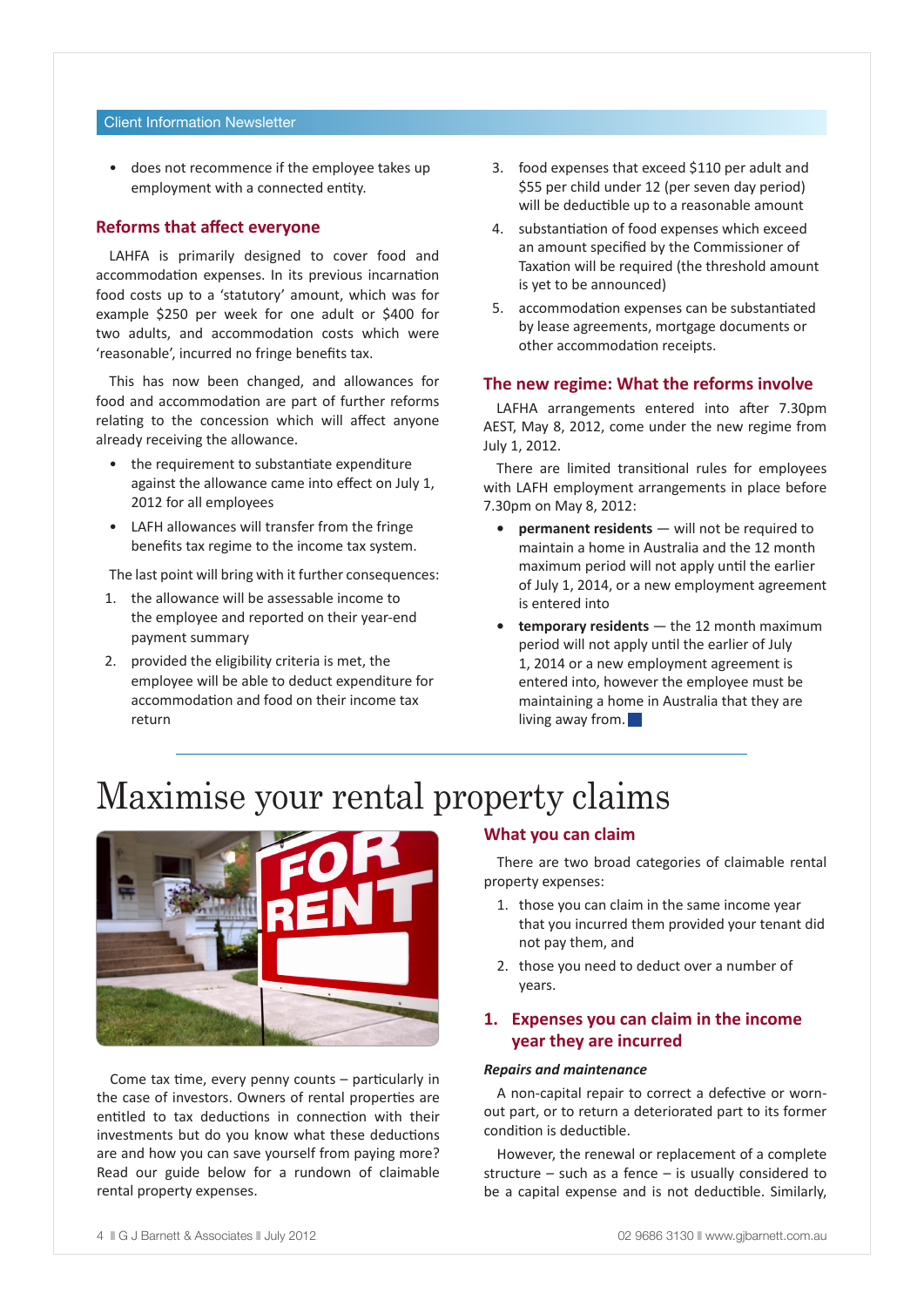repairs to a rental property shortly after purchase is typically a capital expense if the repair is to rectify a defect which existed at the time of purchase.

Be careful if the materials used in conducting a repair are superior to the original product as it may be a capital expense on the basis that the asset has been 'improved'.

Repairs may still be allowed as a deduction even though the property is no longer available for rent, provided the repairs are in respect of defects arising during the period when the property was used to produce assessable income.

#### *Examples of deductible and non-deductible repairs*

| <b>Deductible repairs</b>          | Non-deductible<br>improvements |
|------------------------------------|--------------------------------|
| Replacing broken<br>windows        | Landscaping                    |
| Maintaining plumbing               | Insulating a property          |
| Repairing electrical<br>appliances | Replacing an entire roof       |

#### *Interest*

Interest on a loan is deductible provided the loan is to purchase a rental property and meet improvement costs or running expenses while the property is rented, or is available for rental. It is often the case that interest is deductible whilst a property, which is to become income producing, is under construction. If you start to use the property for private purposes, you cannot claim any interest expenses you incur after the time you commence using it in that manner.

Deductible interest is also available on a loan taken out:

- for renovations
- to purchase depreciating assets (e.g. furniture), and
- for repairs.

#### *Costs of obtaining finance*

Examples of deductible costs of obtaining finance are

- legal expenses associated with mortgage documents, stamp duty valuation and survey overdraft guarantee fees, and
- procurement and search fees.

#### *Body corporate fees*

Body corporate fees that are incurred to cover administration costs, day-to-day maintenance or put into a special purpose fund are deductible. However, payments to a special-purpose sinking fund to cover the cost of capital expenses are not immediately deductible. You cannot claim a separate deduction for a particular expense – such as the maintenance of gardens – if that expense is already included in your body corporate fees.

#### *Sundry costs*

Below are further sundry costs which would typically be deductible:

- cost of calls or letters to tenants, real estate agents and tradesmen
- fees and commissions paid to real estate agents to let properties and collect rent
- secretary, bookkeeping and safekeeping fees associated with the collection of rent, payment of expenses and title documents respectively
- rent paid if subletting
- cost of preparing, registering or stamping a lease of a property
- legal expenses to eject a tenant for non-payment of rent
- advertising for tenants
- mortgage discharge fees
- council rates and land tax
- insurance premiums paid for building, contents or public liability
- bank charges on the rental account
- pest control
- cutting new keys
- cleaning expenses (rubbish removal etc.)
- gardening expenses (tree trimming etc.)
- advice about taxation matters relevant to the property
- services of tradesmen when not associated with a capital expense
- servicing costs
- security system monitoring, maintenance, patrol fees, and
- losses and outgoing when letting residence while on transfer of employment.

#### *Travelling expenses*

While you cannot claim travelling costs in search of a property to purchase, travel expenses once the property has been purchased and is income-producing are typically deductible if incurred in:

- inspecting the property
- collecting rent
- showing prospective tenants through the property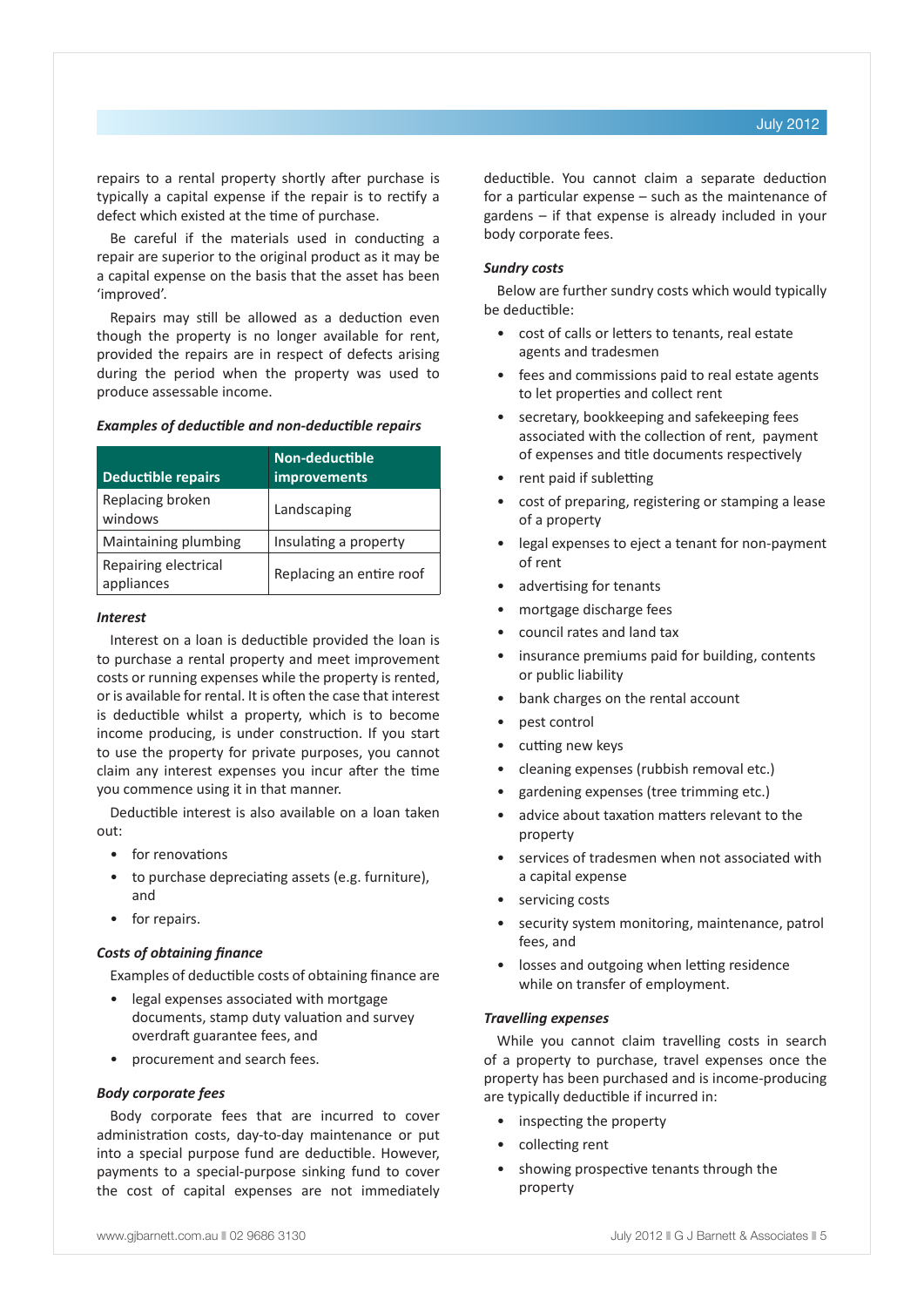#### Client Information Newsletter

- carrying out repairs, including travel to acquire material for those repairs, and
- visiting the real estate agents for purposes such as leaving keys, signing lease agreements or discussing relevant matters.

A full deduction is allowed when the sole purpose of the trip relates to rental property. If the trip also includes a private purpose, only a partial deduction is allowed.

#### **2. Expenses you need to deduct over a number of years**

- borrowing expenses includes loan establishment fees, title search fees, costs for preparing and filling mortgage documents, mortgage broker fees and stamp duty charged on the mortgage. If you take out an insurance policy to cover the loan in case you cannot meet repayments, these premiums are not deductible
- amounts for decline in the value of depreciating assets such as air conditioners, heaters, hot water systems and so forth
- capital works deductions such as the reconstruction of a garage destroyed by a

fire where the work constitutes a structural improvement to the rental property.

The amount of time these expenses are spread across depends on the type of expense. A loan expense is spread over the lesser of five years or the life of the loan, assets that depreciate in value do so over their 'useful' lifetime and certain construction work deductions may be spread across 40 years.

#### **What you cannot claim**

Expenses that are not deductible are:

- acquisition and disposal costs such as purchase cost of the property, advertising expenses, stamp duty on the transfer of the property and legal costs (although they may be included in the calculation of a capital gain or loss on disposal)
- expenses that your tenants pay such as electricity or water charges, and
- expenses not related to the rental of a property such as during personal use of a holiday home that is rented out for part of the year.

This guide is not an exhaustive list of all claimable rental property expenses. Contact this office for more examples of what can and cannot be claimed and a full list of depreciation tables.  $\blacksquare$ 

### SMSFs and geared property investment

In general terms, there is a prohibition on superannuation funds borrowing money, however an exception to this rule enables self managed superannuation funds (SMSFs) to borrow in order to acquire certain assets. These borrowing arrangements are strictly regulated.



When borrowing to acquire an asset, the fund takes out a loan on a 'limited recourse' basis, which is a term that indicates the security of the lender is only in respect of the encumbered asset that has been acquired. In other words, the lender cannot make claims (in the event of, for example, default) on other assets that the SMSF may own.

With a 'limited recourse borrowing arrangement' (LRBA), the SMSF has beneficial ownership of the asset (keeps the earnings the asset makes), but not 'legal' ownership. Upon discharge of the loan, legal title vests with the SMSF.

#### **Some welcome clarification**

The ruling issued by the Tax Office recently (SMSFR 2012/1) has come as a welcome clarification for many SMSF trustees, as the Commissioner has explained his interpretation of key concepts, including:

- what is a 'single acquirable asset'
- 'maintaining' or 'repairing' the acquirable asset as distinguished from 'improving it'
- when a single acquirable asset is changed to such an extent that it is a different (and therefore a replacement) asset.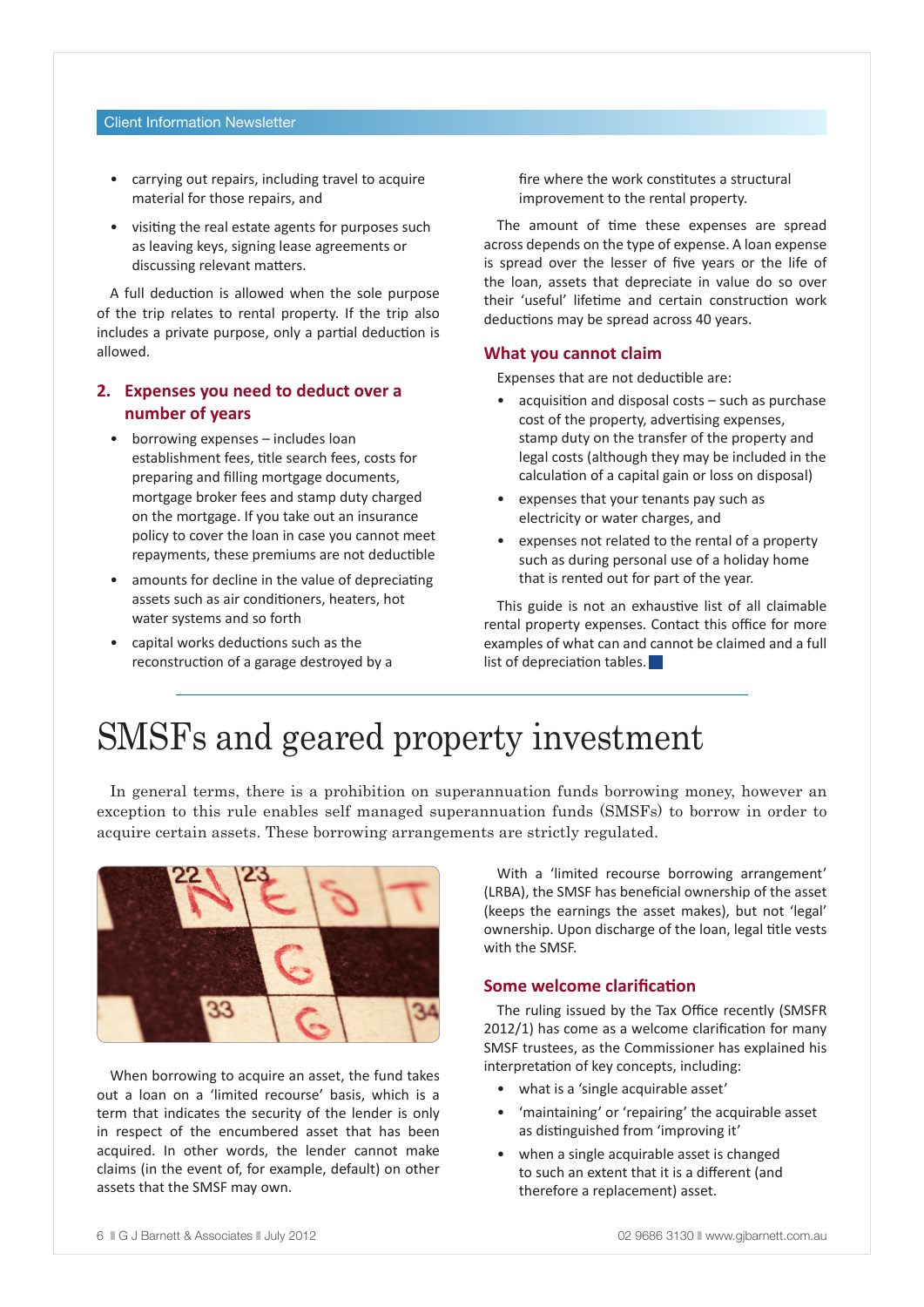The Tax Office's pronouncements clarify situations where there may be two separate assets at law, but because they are inseparable for all practical purposes (such as a building and the land it stands on) they will be treated as a single asset when it comes to an SMSF borrowing. The Tax Office has also distinguished between repairs that are carried out to 'reinstate the function of an asset' compared with an improvement that enhances that asset.

The definition of a single acquirable asset also considers both proprietary rights (ownership) and the object of ownership — thus allowing for an asset to meet the definition of a single asset even though it may consist of separate items of proprietary rights (such as two or more blocks of land). In this instance, relevant factors have been added to the 'single asset' decision equation, such as 'the existence of a unifying physical object, such as a permanent fixture attached to land, which is significant in value relative to the overall asset value'.

The definition also takes into account whether a state or territory law requires that two assets be dealt with as one. A relevant example here would be an apartment with a car park on a separate title. If according to state law the apartment and car park must be transferred together to meet state property title transfer rules, then these will be considered a single asset rather than requiring a separate LRBA for each title.

#### **Maintenance, improvement, replacement?**

An important distinction to remember is that in some situations repairs can be paid for from LRBA funds but, if permitted, improvements must be paid for from other sources, such as the fund members' own resources. What has also been clarified is that if, for example, a residential property is destroyed by fire and subsequently rebuilt as a residential property, even though the value of the property may increase (due to use of better materials etc), this is still viewed as simply restoring the asset. As long as its state or function remains unchanged, this will not be considered an improvement.

However even where improvements are made (using funds other than those sourced via an LRBA), many popular improvements are permitted that will still not create a different (replacement) asset. Examples include adding a driveway, granny flat or swimming pool, also extending to add a bedroom or entertainment area in residential premises.

Alterations that change the characteristic of the property however, such as from residential to a commercial use, will not be permissible.

#### **Investment options open up**

SMSF trustees may have better reason to look to investing in either their own business premises or other investment properties now the rules on SMSFs borrowing funds to invest are on a surer footing.

Until now, the definition of what constitutes a single acquirable asset, as well as what constitutes the maintenance or repair of these assets, as distinguished from 'improving' them, has caused confusion and anxiety among many SMSF trustees and their advisers.

The issues involved were thrown into sharp relief by the 2011 natural disaster events Cyclone Yasi and floods in Queensland as well as devastating bushfires in Western Australia. Many of the damaged properties were owned by SMSFs, the trustees of which found that the rules governing building reconstruction works severely lacked clarity — as evidenced, for example, in a huge jump in applications to the Tax Office for private rulings on what constituted a repair (allowed), and an improvement (disallowed).

As an avenue to use borrowed funds for investment purposes, LRBAs are very important to many SMSFs, but failing to meet the strict requirements risks contravening the general prohibition on borrowing funds, and places at risk an SMSF's status as a complying superannuation fund — so operating within the rules is  $im$ perative.  $\Box$ 

### Construction contractors report form released

The Tax Office has now made available a sample form for the new Taxable Payments Report for building and construction businesses who engage contractors, which starts from July 1, 2012. The sample form outlines the information required when the reporting changes come into force. The actual forms will be available from the Tax Office website after July 1 (go to www.ato.gov.au and search for 'NAT 74109' to get to the right web page). The Tax Office has also provided an accompanying guide (there's a link at the bottom of the above web page).

The first annual reports are required for the year ending June 30, 2013, so affected builders (and contractors hiring sub-contractors) will need to start keeping appropriate records from the commencement of the 2012-13 income year.  $\blacksquare$